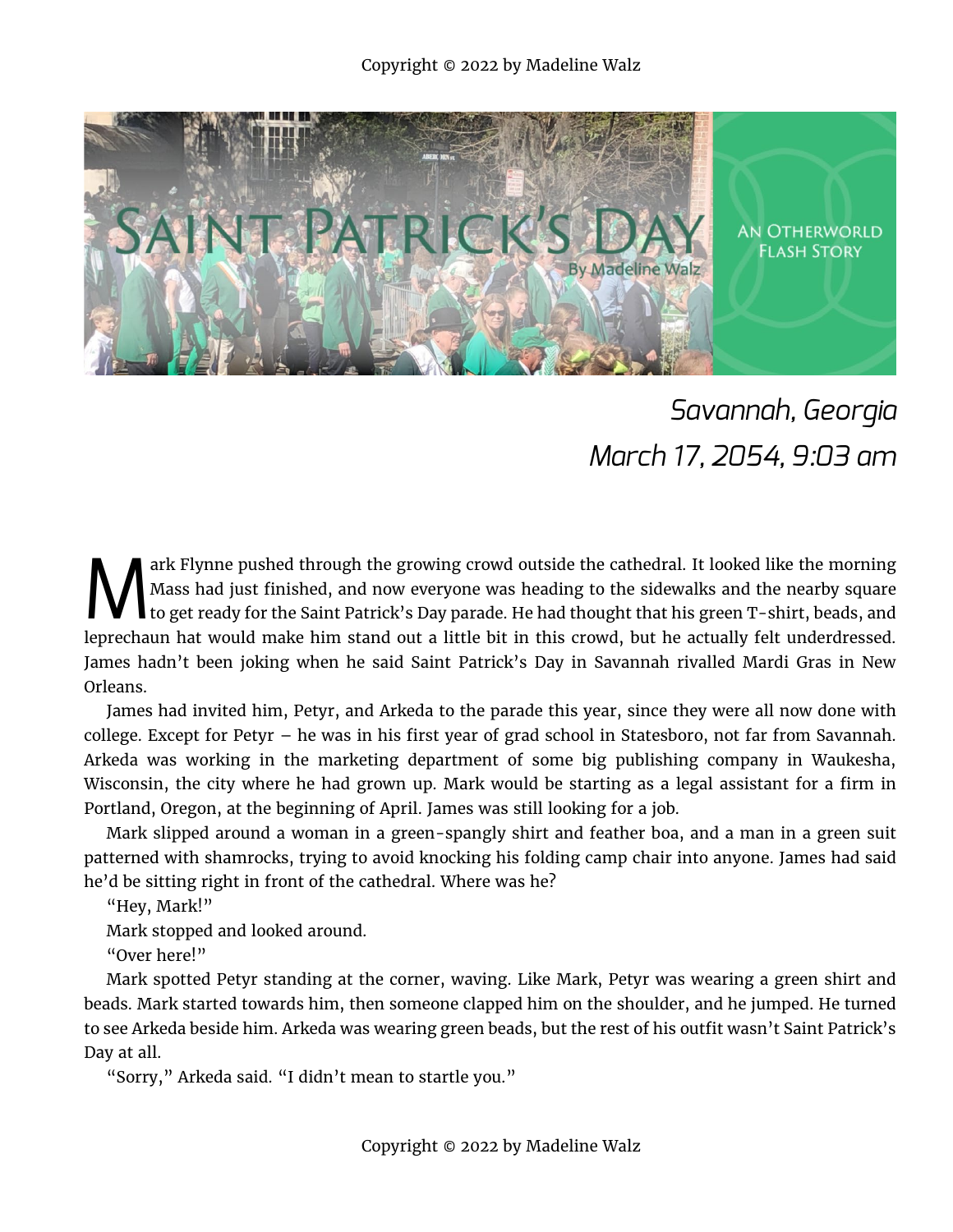"No, you're just naturally sneaky," Mark said, referencing Arkeda's alien levitation ability. "How's work treating you?"

They continued along the sidewalk, heading towards where Petyr and James were sitting.

"Pretty good. Although I met the CEO at the company Christmas lunch back in December, and I think she suspects something."

"About where you're from?"

"Yeah. I – what on earth are you wearing, James?"

James stood up from his chair with a grin. He was wearing a costume with a pair of legs and a leprechaun head attached, so it looked like he was riding a leprechaun; a green Saint Patrick's Day parade T-shirt; a leprechaun hat patterned in green, orange, and white squares; and a necklace with green-andorange beads the size of Mark's fist. There was an Irish flag tied around his neck like a cape, and he had a shamrock painted on each cheek.

"Come on, it's Saint Patrick's Day!" James exclaimed, spreading his arms. "Arkeda, where's your green?"

Arkeda lifted his beads with a thumb. "I have this."

James scoffed. "That doesn't count." He took off his hat, revealing hair dyed green and orange, and plopped it on Arkeda's head. "There. Much better."

Mark shook his head. "Why?"

"Aren't you Irish?" James asked.

"Yeah, but we don't celebrate like…" He gestured to James' crazy outfit. "This."

James just grinned again. "Get your chairs set up while there's still room. It's gonna be packed by the time the parade starts."

Mark and Arkeda set up their chairs. As Mark was getting settled, James pointed to the guy sitting on his other side, who was wearing a leprechaun suit. He had dyed his hair green and his beard orange. "This is Brandon, the only one of my high school friends who still lives in the area. Brandon, this is Mark and Arkeda."

"Hey," Brandon said, giving a little wave.

They sat there for over an hour, talking and people watching as the sidewalks filled. The square to their left was full of canopy tents, tourists lined the bleachers across the street, the cathedral steps behind them were packed – except for the center where the bishop and several priests waited – and a news crew was setting up down the street to their right.

James pulled out his phone to check the time. "It's almost ten thirty. The parade should be reaching us any minute."

"How long is the parade?" Petyr asked.

"Usually around four hours," James said. "That's why I brought lunch." He pointed to a soft-sided cooler at his feet.

"Four hours?" Mark asked. "And here I thought Boring's Christmas parade was long."

"Boring?" Brandon asked, leaning forward to look at Mark around James and Petyr between them. "You're from a town called Boring?"

"Yeah. Boring, Oregon."